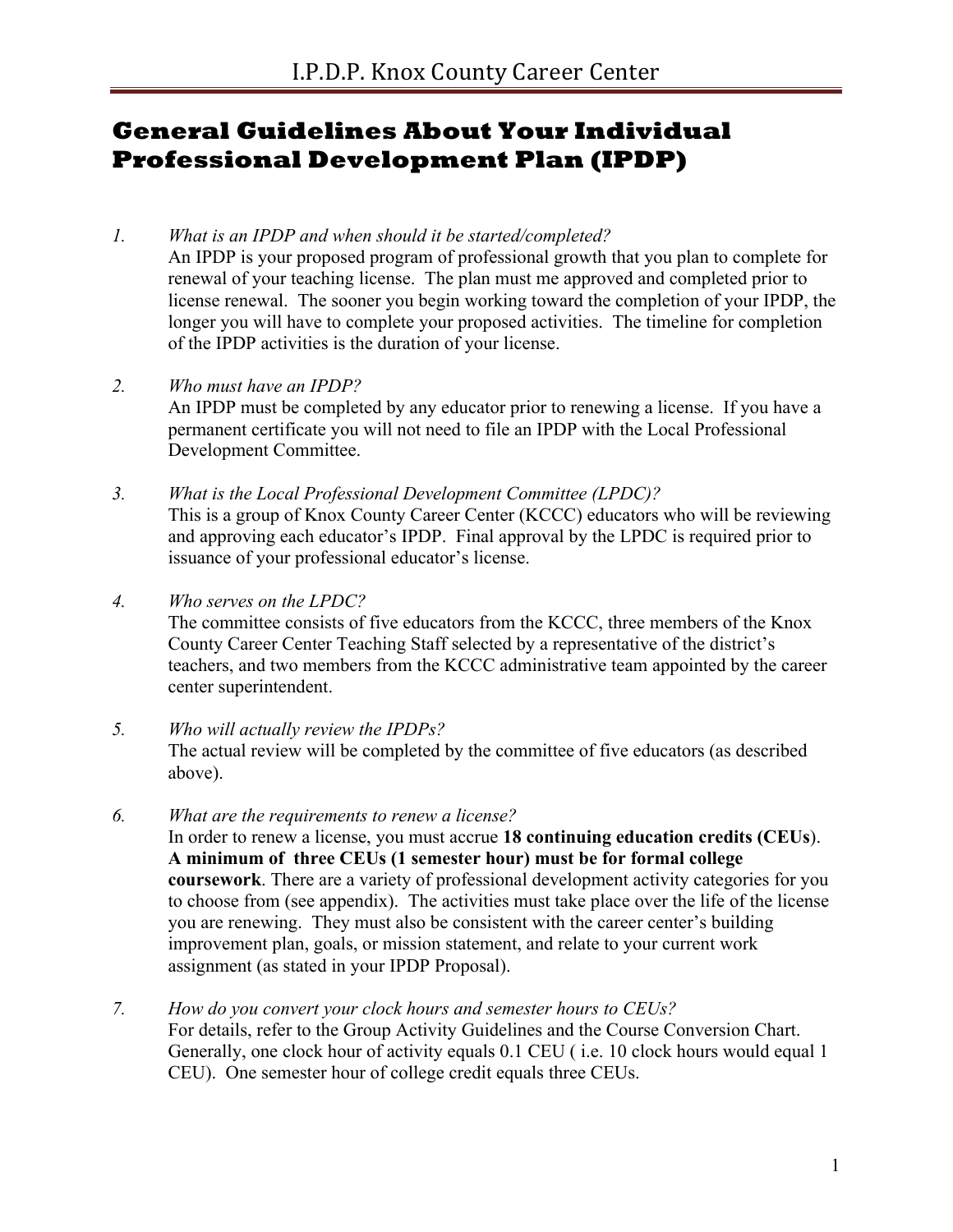- *8. How often should you submit your activities for approval?* College credits and workshops do not need to be pre-approved. Activities that are submitted from groups three and four (see Group Activities Guidelines) must be preapproved by the LPDC. However, you will need LPDC pre-approval for tuition reimbursement.
- *9. How often does the LPDC meet?* The LPDC meets on a monthly basis to review all submissions.
- *10. What happens if your work assignment changes?* If there is significant change in your work assignment, you may revise and resubmit your IPDP. However, all activities accumulated prior to the revision of your IPDP will be applied to your 180 clock hour requirement. (18 CEUs)
- *11. How many licenses can I have? What costs are involved?* Each educator will have only one license and it will last for five years. The current cost is \$200 to renew your license. As your previous certificates expire and are added to your existing license, there will be a \$20 fee each time areas are added to your license.
- *12. Where do I locate the various IPDP and LPDC forms?* Forms can be located in the drawer labeled "LPDC" under the staff mailboxes in the copy room adjacent to the main office.

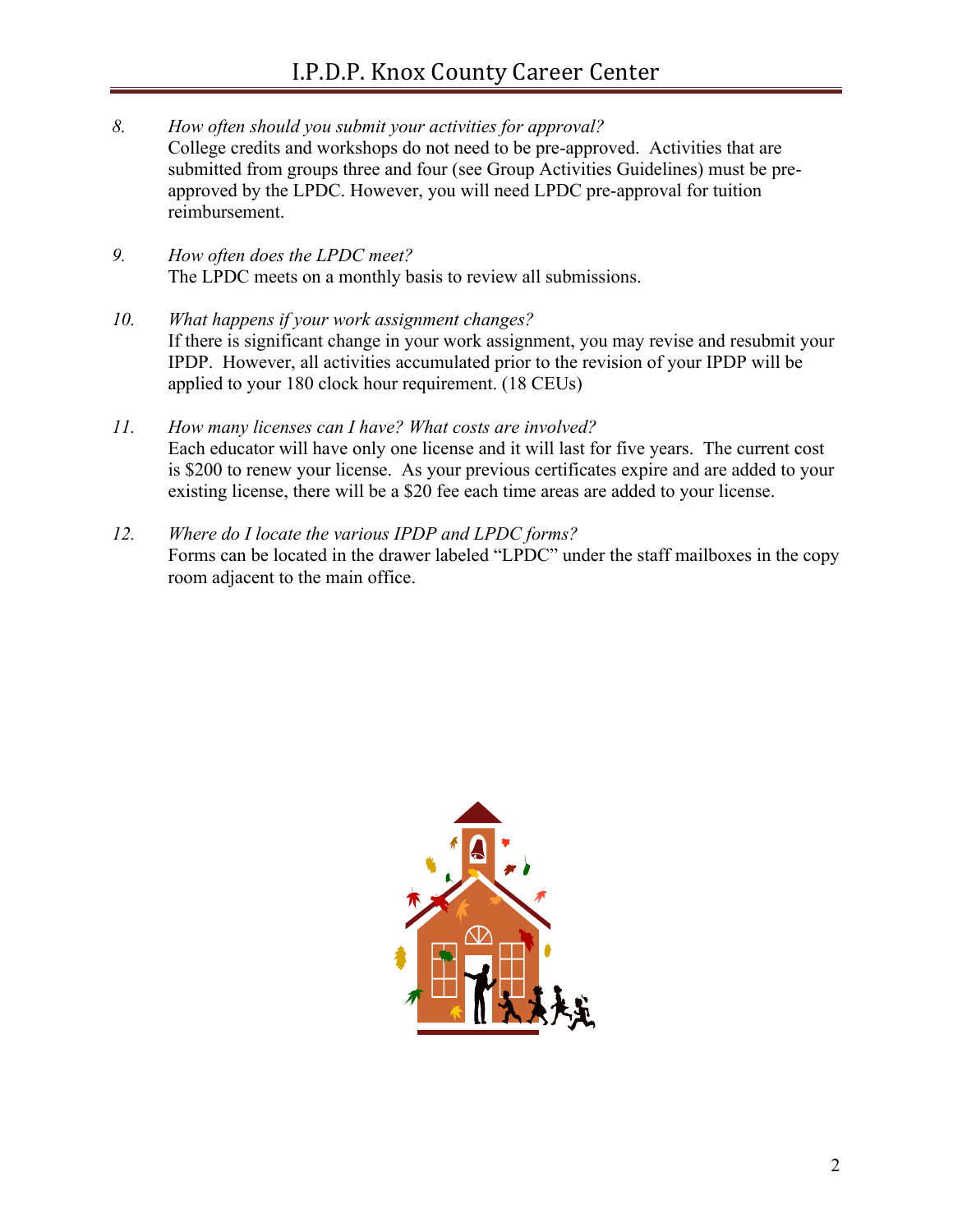## **Responsibilities Of The Educator**

Educators working under professional licenses (five year) are responsible for meeting the requirements for renewal of their licenses. Educators **must** work with their LPDC to complete the renewal process.

Each educator will be **responsible** for:

- $\checkmark$  Developing and implementing her/his professional development plan.
- $\checkmark$  **Documenting** his/her professional development and maintaining records of activities.
- $\checkmark$  Following renewal procedures and timelines.

Educators wishing to **renew** a five year license must:

- $\checkmark$  Complete an IPDP proposal and obtain approval for the plan from the LPDC.
- $\checkmark$  Work with the LPDC for approval of CEUs and equivalent activities.
- $\checkmark$  Submit verification of CEUs and equivalent activities along with proper forms for LPDC signatures.
- $\checkmark$  Submit renewal application (available online Ohio Department of Education Website), to the Ohio Department of Education with LPDC signed approval.

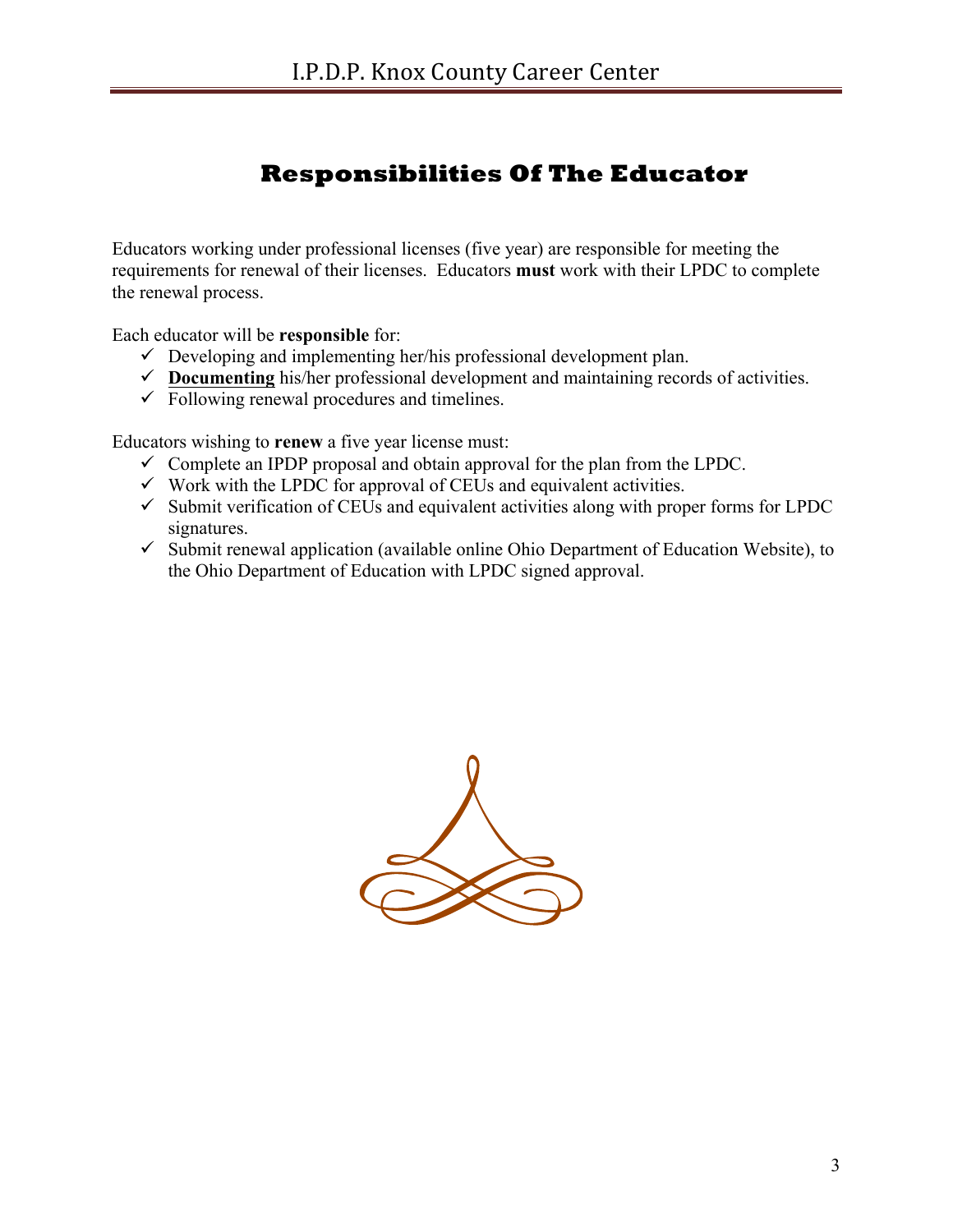### **Licensure Standards**

*License Renewal Under Standards (Effective January 1, 1998)*

### **PROVISIONAL LICENSE ( 2 YEAR)**

- $\triangleright$  Required for entry level
- $\triangleright$  May be used for substitute teaching
- $\triangleright$  Three (3) semester hours to renew (6-9 hours if lapsed)

#### **PROFESSIONAL LICENSE (5 YEAR)**

- $\triangleright$  Provisional License plus successful completion of entry year program and performance assessment
- $\triangleright$  Baccalaureate degree required

### **PROFESSIONAL LICENSE (5 YEAR – SECOND RENEWAL) \*\***

- $\triangleright$  Master's degree or 30 semester hours of graduate credit
- $\triangleright$  If master's degree already obtained Six (6) semester hours or 18 CEUs or LPDC approved activities. Those who hold certificates under previous standards are exempted from the master's degree or 30 semester hour requirement for second renewal, but still need the six (6) hours or 18 CEUs/equivalent activities.

### **PROFESSIONAL LICENSE (5 YEAR—FURTHER RENEWAL)**

 $\triangleright$  Six (6) semester hours or 18 CEUs or LPDC approved activities.

### PLEASE SEE THE ATTACHED FORM REGARDING CHANGES IN THE OHIO LICENSURE STRUCTURE.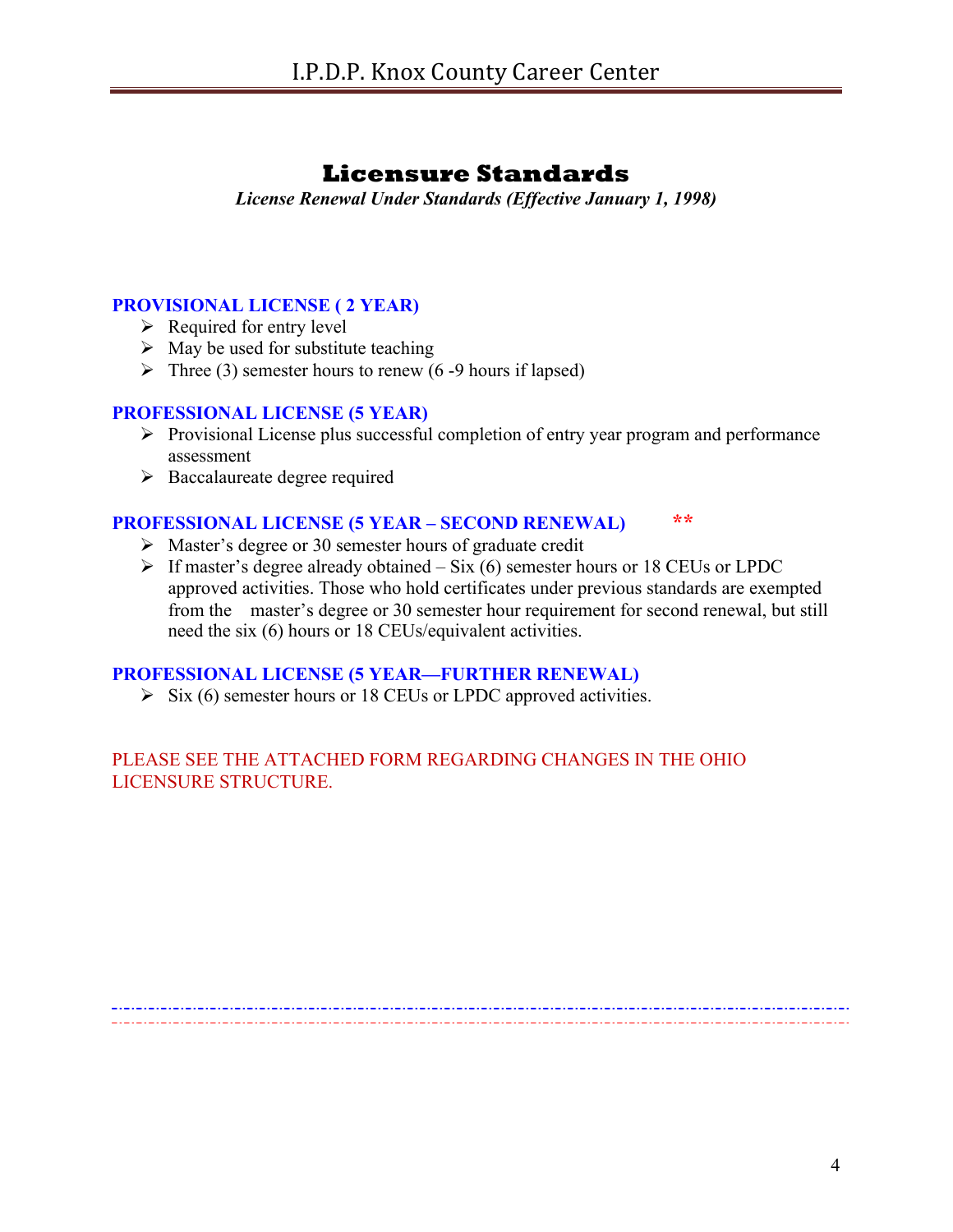### **Steps For Renewing Your License**

- 1. Complete your IPDP Proposal Form see page 8) and submit it to the LPDC
- 2. Once your IPDP has been approved, begin completing the activities relevant to your identified goals. **Be sure to document the time, activity type, CEUs attained, and other necessary verification of completion information**. Please note that activities (Group 3 & 4) need pre-approval (Pre-Approval/Verification Form [see page 15]) to ensure that the activity will be granted credit.
- 3. Maintain a portfolio of your documentation. The LPDC will not maintain central records of your information other than a copy of your pre-approved IPDC proposal form.
- 4. Following January 1 of the year your license is due to expire, submit your completed portfolio or file documenting your activities to the LPDC for final approval.
- 5. Secure an application for license renewal from the online through the Ohio Department of Education website, complete it (LPDC committee member must sign), and submit the form with your check to the Ohio Department of Education.

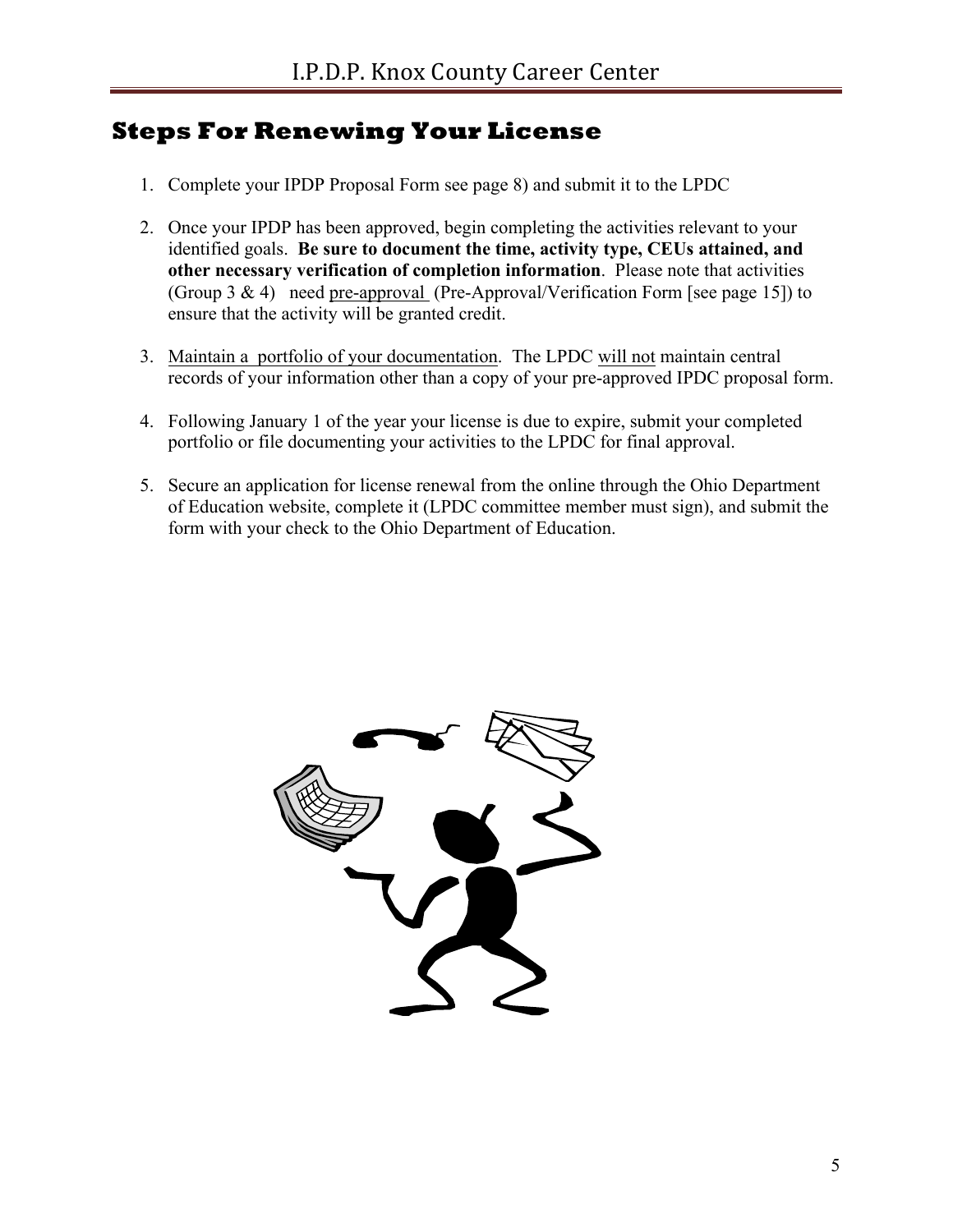## **The Appeals Process**

The requirement for a process which allows an educator to appeal the decision of a LPDC is found in the *Ohio Revised Code* as well as in *Ohio's Teacher Education Licensure Standards*. While the mandate is clear, the determination of how this process is implemented at the local level is left to each LPDC.

The Knox County Career Center Appeals Process will comprise of the following steps:

- 1. **Reconsideration**. If an educator disagrees with a LPDC decision, the educator will be given the opportunity to meet with the LPDC in person and discuss the IPDP and his/her case. This discussion will also serve to help the educator gain an understanding of the perspective of the LPDC.
- 2. **Third Party Review**. If, after the reconsideration process has taken place, the LPDC and the educator are still unable to come to an agreement, a third party will review the decision. This third party will consist of a three person panel: one licensed educator selected by the LPDC; one licensed educator selected by the appealing educator and one licensed educator agreed upon by the LPDC and the appealing educator. These three individuals will function as a panel to review the LPDC decision and either uphold it or overturn it.
- 3. **Initiation of Appeals Process**. An educator who is in need of initiating the appeals procedure will: (a.) submit the Appeals Procedure Form (page 7) to the Knox County Career Center Appeals Board within five (5) days of her/his unsatisfactory local appeal. (b.) be available to address the Knox County Career Center Appeals Board.
- 4. **Response**. Following the hearing, the educator will receive a written decision from the Knox County Career Center Appeals Board within ten (10) working days.
- 5. **Decision**. The decision of the Knox County Career Center Appeals Board is final and may not be further arbitrated.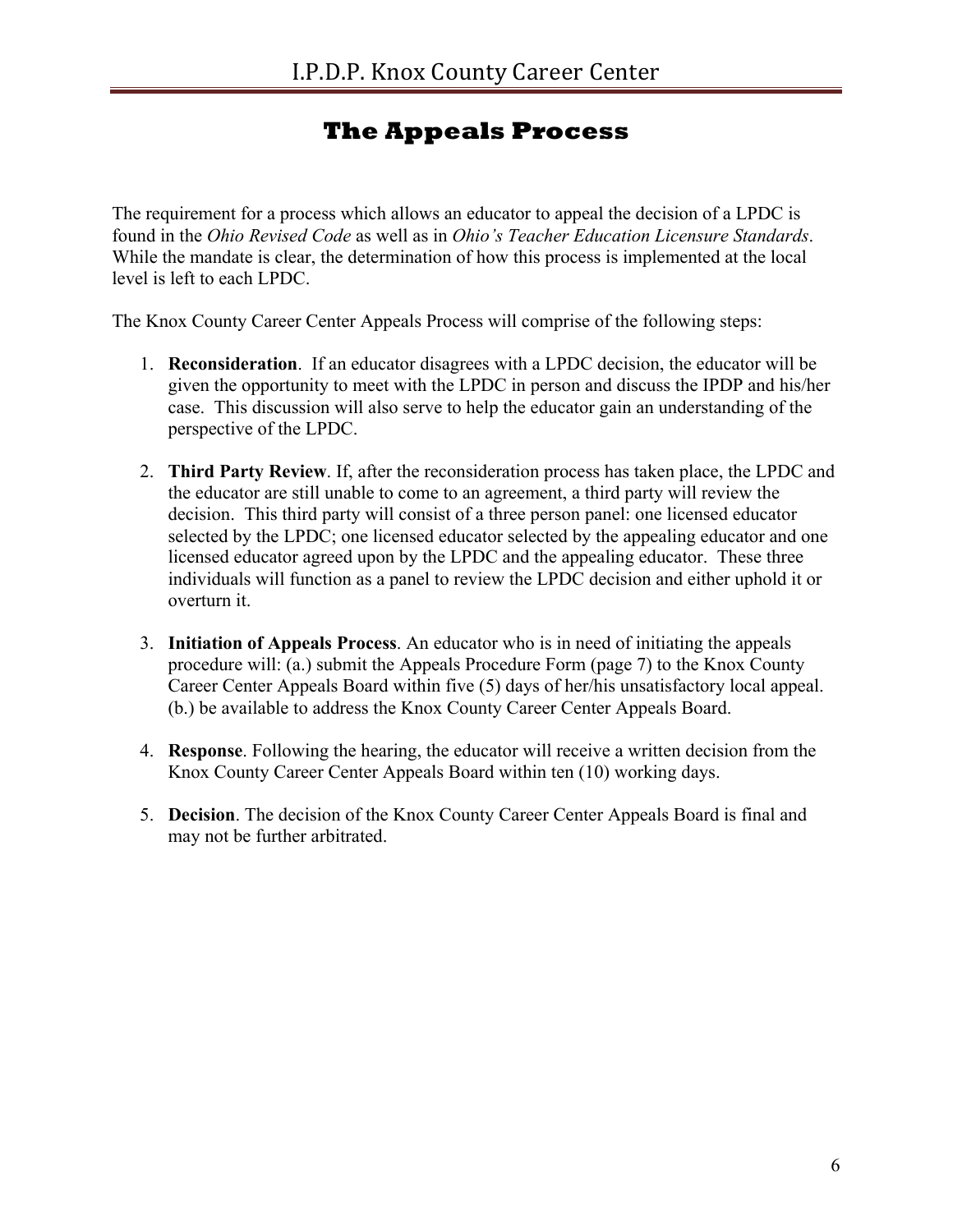## Knox County Career Center Local Professional Development Committee

# **APPEALS PROCEDURE FORM**

| Name:                         |  |
|-------------------------------|--|
| Grade Level / Assignment:     |  |
| Phone (home): $\qquad \qquad$ |  |
| Date of LPDC Decision:        |  |

I am hereby requesting a hearing by the Knox County Career Center Appeals Board regarding the LPDC decision.

**Signature** 

Date

Return this form to: LPDC Chairperson Knox County Career Center 306 Martinsburg Road Mt. Vernon, Ohio 43050

Date submitted to LPDC Chair: \_\_\_\_\_\_\_\_\_\_\_\_\_\_\_\_\_\_\_\_\_\_\_\_\_\_\_\_

 $\mathcal{L}_\text{max}$  , where  $\mathcal{L}_\text{max}$  , we have the set of the set of the set of the set of the set of the set of the set of the set of the set of the set of the set of the set of the set of the set of the set of the set of

 $\mathcal{L}_\text{max}$  , where  $\mathcal{L}_\text{max}$  , we have the set of the set of the set of the set of the set of the set of the set of the set of the set of the set of the set of the set of the set of the set of the set of the set of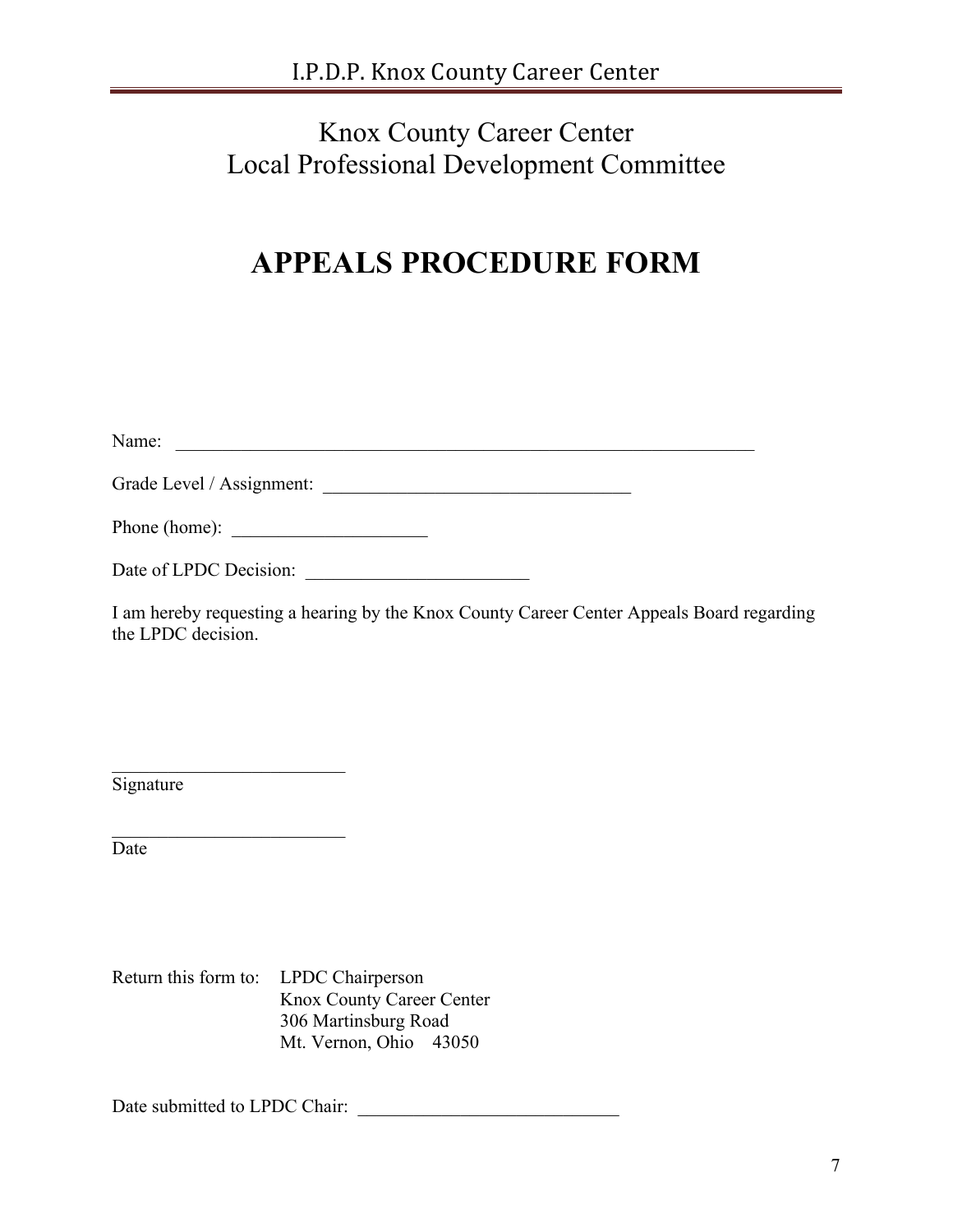| Name:                                                                                                                            |                                                       | <b>Submission Date:</b>                                                                           |  |
|----------------------------------------------------------------------------------------------------------------------------------|-------------------------------------------------------|---------------------------------------------------------------------------------------------------|--|
|                                                                                                                                  | <b>Building/Assignment: Knox County Career Center</b> |                                                                                                   |  |
| <b>Type of Certificate/License:</b>                                                                                              |                                                       |                                                                                                   |  |
| <b>Area of Licensure:</b>                                                                                                        |                                                       |                                                                                                   |  |
| <b>Issue Date:</b>                                                                                                               |                                                       | <b>Effective Date:</b>                                                                            |  |
|                                                                                                                                  |                                                       | <b>Expiration Date:</b>                                                                           |  |
| <b>Plan Type</b>                                                                                                                 |                                                       |                                                                                                   |  |
| Select one:                                                                                                                      | $\Box X$ Initial Proposal                             |                                                                                                   |  |
|                                                                                                                                  | <b>Revised Proposal</b>                               |                                                                                                   |  |
|                                                                                                                                  | $\Box$ Amended Proposal                               |                                                                                                   |  |
|                                                                                                                                  | <b>IPDP Effective Date: From</b>                      | to                                                                                                |  |
| <b>Renewal Cycle</b>                                                                                                             |                                                       |                                                                                                   |  |
| Select one:                                                                                                                      | $\Box$ Transitioning from certificate to license      |                                                                                                   |  |
|                                                                                                                                  | 1 <sup>st</sup> renewal of 5-year license             |                                                                                                   |  |
|                                                                                                                                  | $\Box$ 2 <sup>nd</sup> renewal of 5-year license      |                                                                                                   |  |
|                                                                                                                                  | $\Box$ 3 <sup>rd</sup> + renewal of 5-year license    |                                                                                                   |  |
| Goals                                                                                                                            |                                                       |                                                                                                   |  |
|                                                                                                                                  |                                                       | List 3-5 goals for your professional development learning. Within each goal, include              |  |
|                                                                                                                                  |                                                       | three distinct aspects: (1) intention to engage in learning; (2) focus for learning; and          |  |
|                                                                                                                                  |                                                       | (3) rationale for & application of learning. Indicate which Ohio Educator Standard(s)             |  |
|                                                                                                                                  | each goal reflects. (See sample goal below.)          |                                                                                                   |  |
| <b>Sample Goal:</b>                                                                                                              |                                                       |                                                                                                   |  |
|                                                                                                                                  |                                                       | I will increase my knowledge of strategies to manage groups of students in order to               |  |
| improve classroom discipline.                                                                                                    |                                                       |                                                                                                   |  |
| <b>Educator Standards:</b>                                                                                                       |                                                       |                                                                                                   |  |
| Teacher Standard #1, Teachers understand student learning & development and respect the diversity<br>of the students they teach. |                                                       |                                                                                                   |  |
|                                                                                                                                  |                                                       | Teacher Standard #5, Teachers create learning environments that promote high levels of learning & |  |
| achievement for all students.                                                                                                    |                                                       |                                                                                                   |  |
| Goal 1                                                                                                                           |                                                       |                                                                                                   |  |
|                                                                                                                                  |                                                       |                                                                                                   |  |
|                                                                                                                                  |                                                       |                                                                                                   |  |
|                                                                                                                                  |                                                       |                                                                                                   |  |
| <b>Educator Standard</b>                                                                                                         |                                                       |                                                                                                   |  |
| Goal 2                                                                                                                           |                                                       |                                                                                                   |  |
|                                                                                                                                  |                                                       |                                                                                                   |  |
|                                                                                                                                  |                                                       |                                                                                                   |  |
|                                                                                                                                  |                                                       |                                                                                                   |  |
|                                                                                                                                  |                                                       |                                                                                                   |  |
| <b>Educator Standard</b>                                                                                                         |                                                       |                                                                                                   |  |
| Goal 3                                                                                                                           |                                                       |                                                                                                   |  |
|                                                                                                                                  |                                                       |                                                                                                   |  |
|                                                                                                                                  |                                                       |                                                                                                   |  |
|                                                                                                                                  |                                                       |                                                                                                   |  |
| <b>Educator Standard</b>                                                                                                         |                                                       |                                                                                                   |  |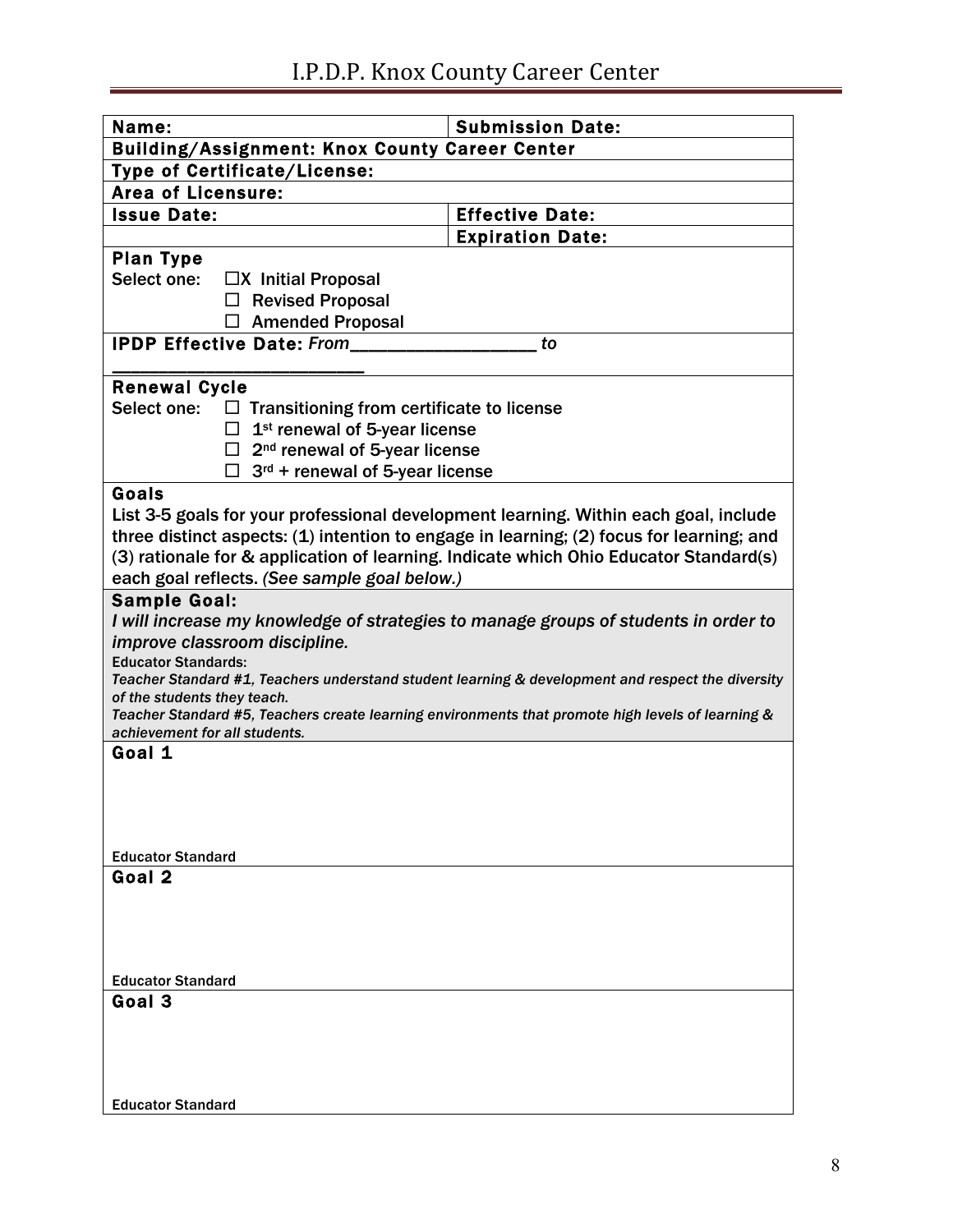Additional goals (if applicable):

DO NOT MARK BELOW THIS LINE. FOR LPDC USE *ONLY.* 

*------------------------------------------------------------------------------------------------------------------------*

*-----------------------------*   $\square$  Revise/Resubmit Revision Advice:

-OR-

 $\Box$  Approved as written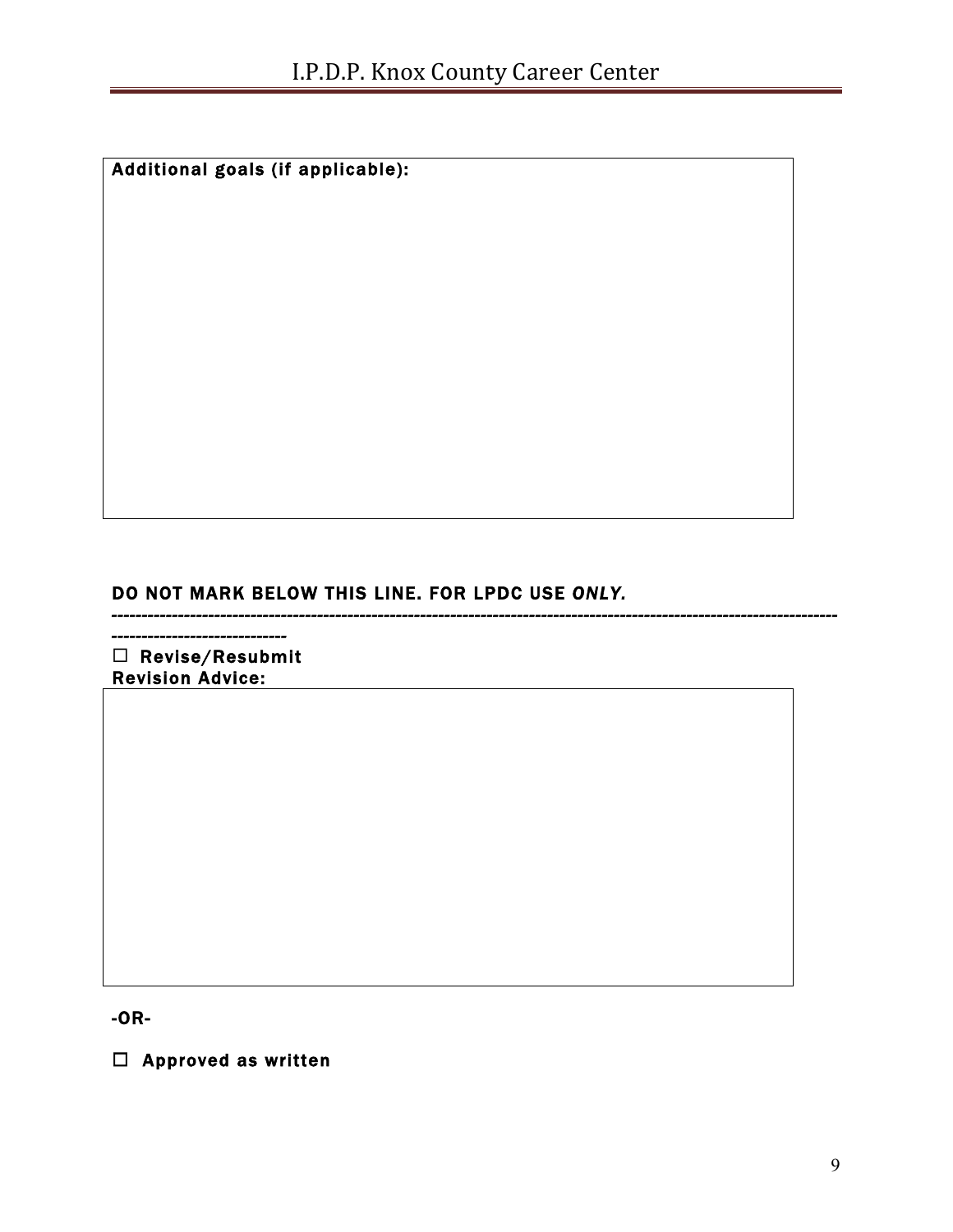# I.P.D.P. Knox County Career Center

| Approval Signature___________________               |                                                                       |                 |
|-----------------------------------------------------|-----------------------------------------------------------------------|-----------------|
| Name:                                               | <b>IPDP Approval Date:</b>                                            | Dat<br>$e_{--}$ |
| <b>Teaching/Work Assignment:</b>                    |                                                                       |                 |
| <b>District &amp; Building/School Name:</b>         |                                                                       |                 |
| Date(s) of Professional Development:                |                                                                       |                 |
| <b>Location of Professional Development:</b>        |                                                                       |                 |
| <b>Title of Professional Development: (Specify)</b> |                                                                       |                 |
| Type Select one or more as appropriate.             |                                                                       |                 |
| $\Box$ College/university course                    |                                                                       |                 |
|                                                     | $\Box$ Ongoing series of workshop sessions                            |                 |
| $\Box$ Conference                                   |                                                                       |                 |
| $\Box$ Single workshop                              |                                                                       |                 |
|                                                     | $\Box$ Professional Learning Team/Community Involvement               |                 |
|                                                     | $\Box$ Independent study/action research                              |                 |
|                                                     | $\Box$ Professional educational organization activities               |                 |
|                                                     | $\Box$ District leadership team, LPDC, curriculum development, school |                 |
| improvement                                         |                                                                       |                 |
|                                                     | $\Box$ Coaching/mentoring student teachers, new teachers or teachers  |                 |
| in need                                             |                                                                       |                 |
|                                                     | $\Box$ Other, not listed above: (Specify)_______                      |                 |
| <b>Description of PD</b>                            |                                                                       |                 |
|                                                     |                                                                       |                 |
|                                                     |                                                                       |                 |
|                                                     |                                                                       |                 |
|                                                     |                                                                       |                 |
|                                                     |                                                                       |                 |
|                                                     |                                                                       |                 |
|                                                     |                                                                       |                 |
|                                                     |                                                                       |                 |
|                                                     |                                                                       |                 |
|                                                     |                                                                       |                 |
|                                                     |                                                                       |                 |
| <b>IPDP Goal(s) applicable to this PD</b>           |                                                                       |                 |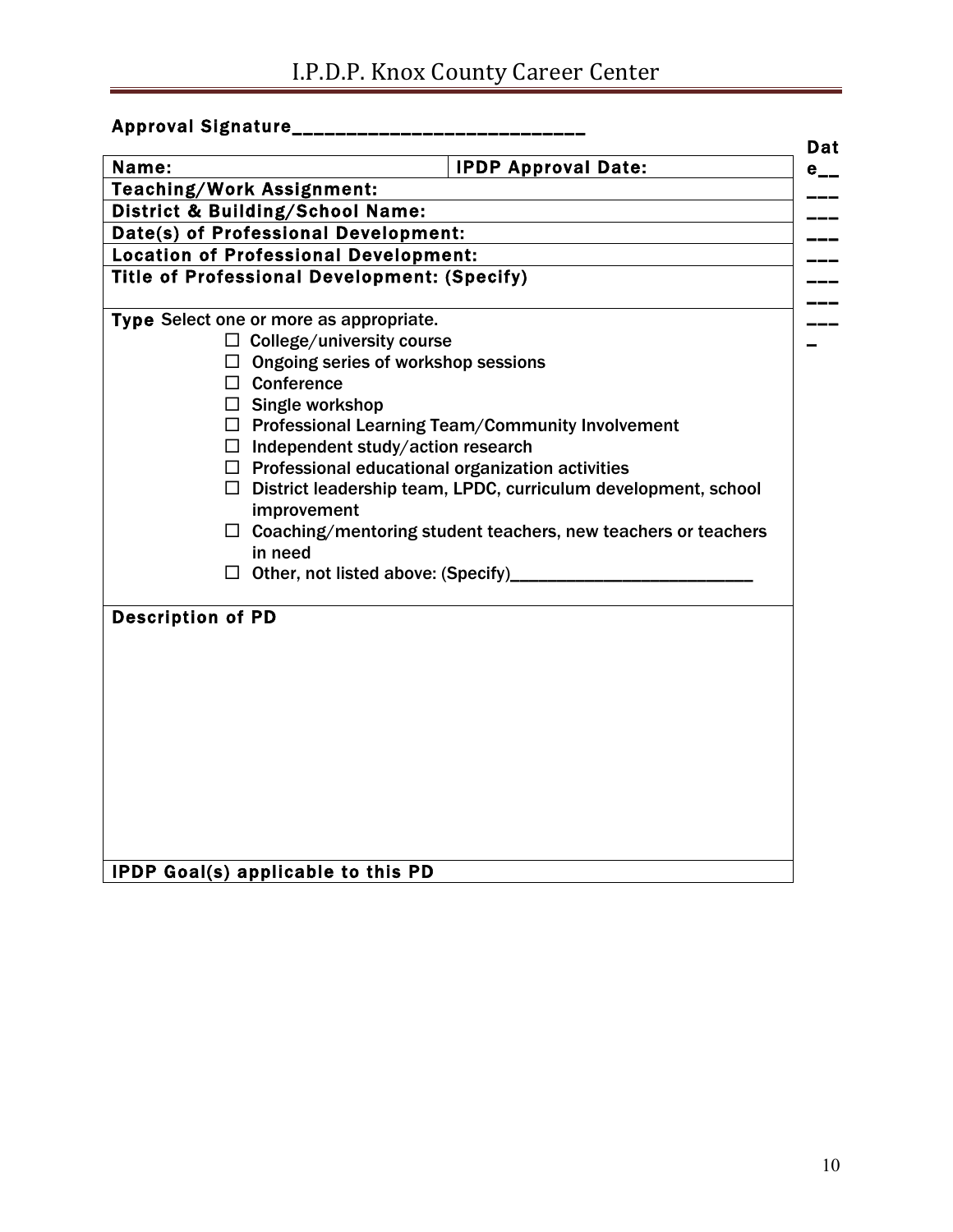|                                      | Pr  |
|--------------------------------------|-----|
|                                      | ea  |
|                                      | pp  |
|                                      | ro  |
|                                      | val |
|                                      | Fo  |
|                                      | rm  |
|                                      |     |
|                                      | To  |
| be submitted prior to engaging in PD |     |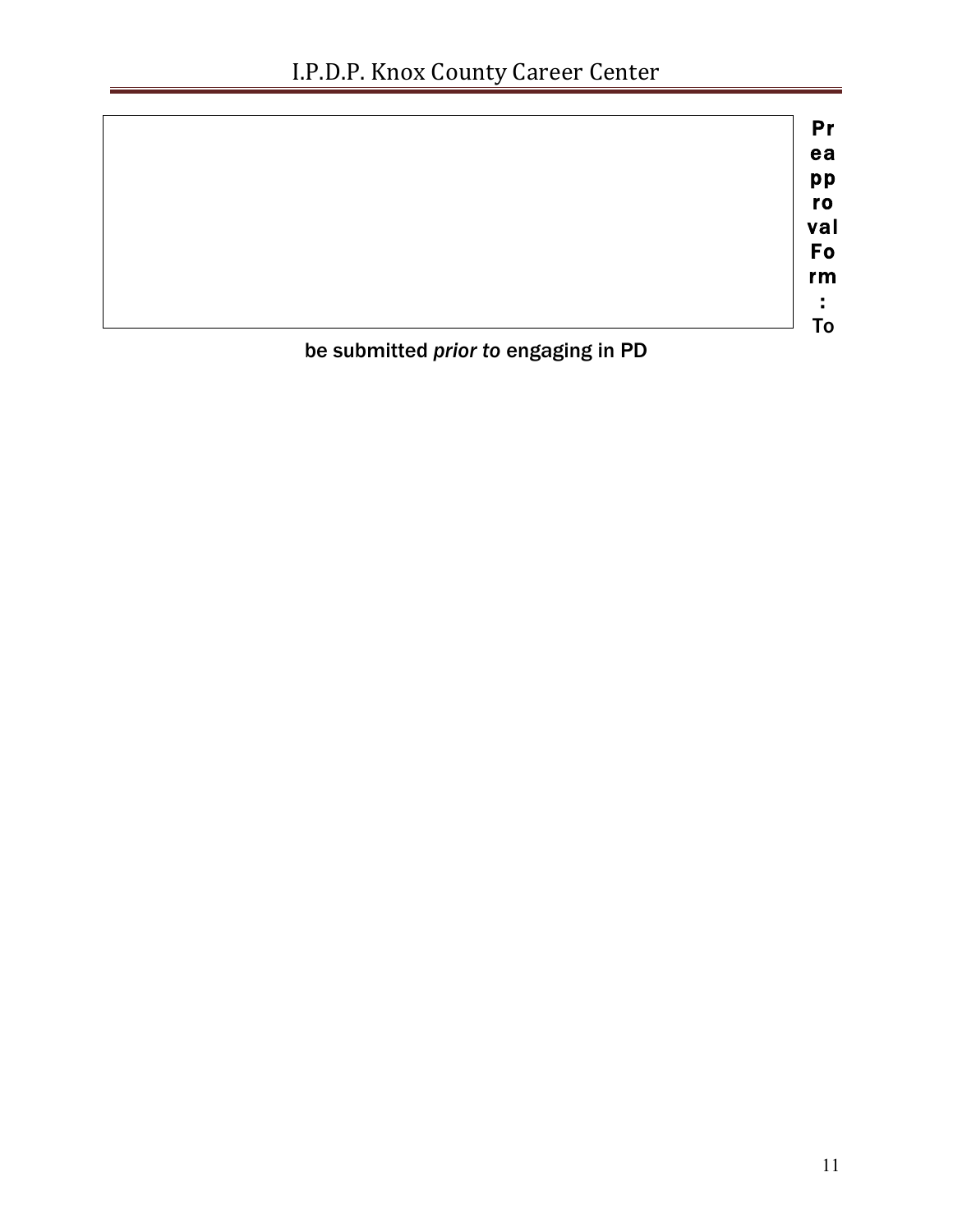Number of contact hours **Number of CEUs requested** 

Please turn to page entitled "Evaluation of Approved PD" and check the box or boxes in front of the PD standards you expect to address in this PD experience. Refer to *Organizing for HQPD* [available on this page ].

*------------------------------------------------------------------------------------------------------------------------*

Signature of applicant \_\_\_\_\_\_\_\_\_\_\_\_\_\_\_\_\_\_\_\_\_\_\_\_\_\_\_\_\_\_\_\_\_\_ Date\_\_\_\_\_\_\_\_\_\_\_\_\_

### *DO NOT MARK BELOW THIS LINE. FOR LPDC USE ONLY.*

*-----------------------------*   $\Box$  Revise/Resubmit Revision Advice:

-OR-

 $\square$  Approved as written

Approval Signature\_\_\_\_\_\_\_\_\_\_\_\_\_\_\_\_\_ Date\_\_\_\_\_\_\_\_\_\_\_\_\_\_\_\_\_\_\_\_\_\_\_\_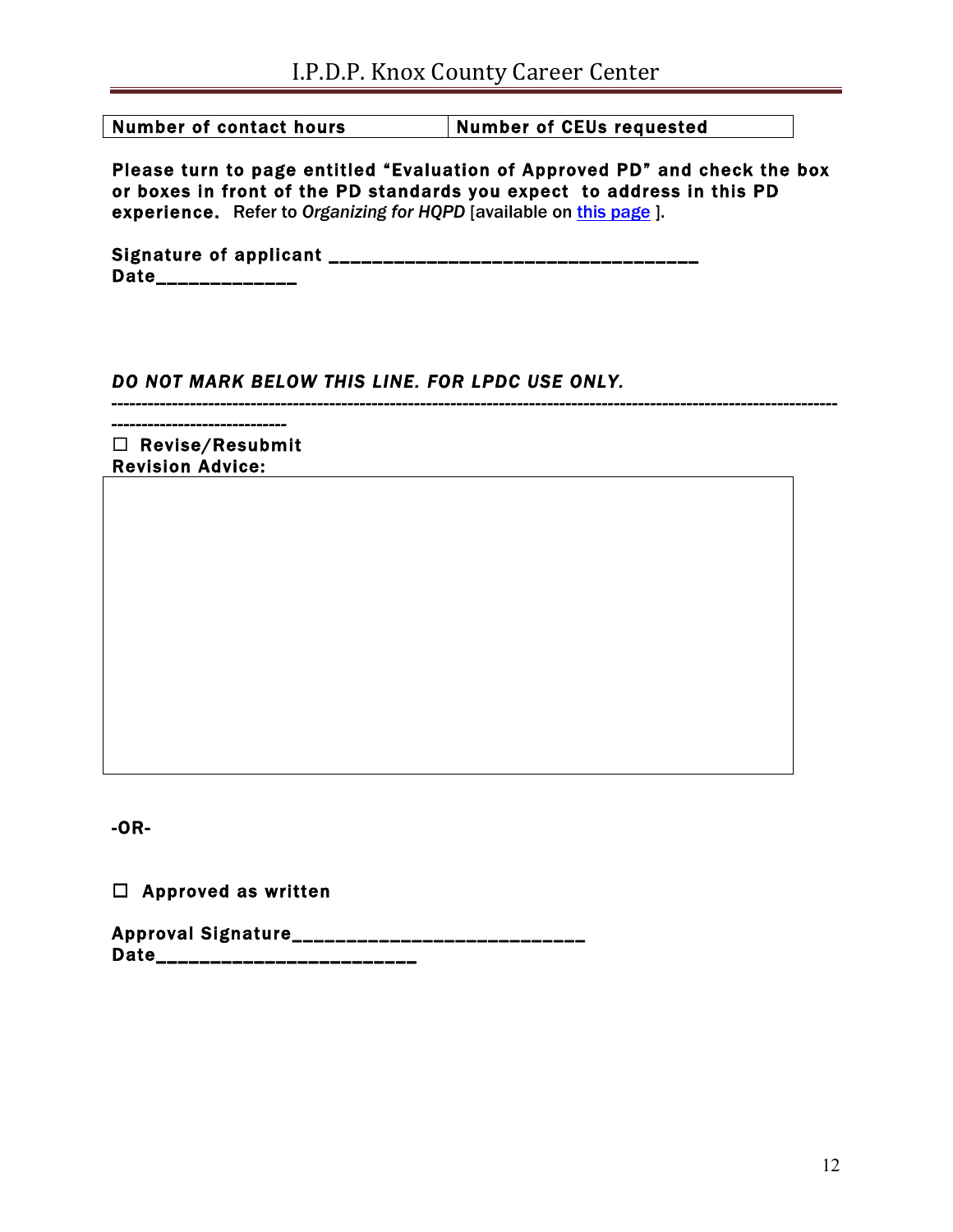### Evaluation of Approved Professional Development

[To be completed *after* the PD experience]

*Directions: Complete sections I and II.*

#### I. Alignment to Ohio Professional Development Standards.

Answer only those which apply to this PD experience. Refer to *Organizing for HQPD* [available at this page].

 $\Box$  Standard 1: How is this PD purposefully structured to occur over time?

 $\square$  Standard 2: What data sources guided you toward this PD?

 $\square$  Standard 3: How does the PD include opportunities for collaboration?

 $\square$  Standard 4: How did the PD include varied learning experiences to accommodate adult learning needs?

 $\Box$  Standard 5: Evaluate the PD as to its short- and long-term impact. Be as specific as possible.

 $\Box$  Standard 6: How did the PD result in the acquisition, enhancement or refinement of skills & knowledge? Be specific.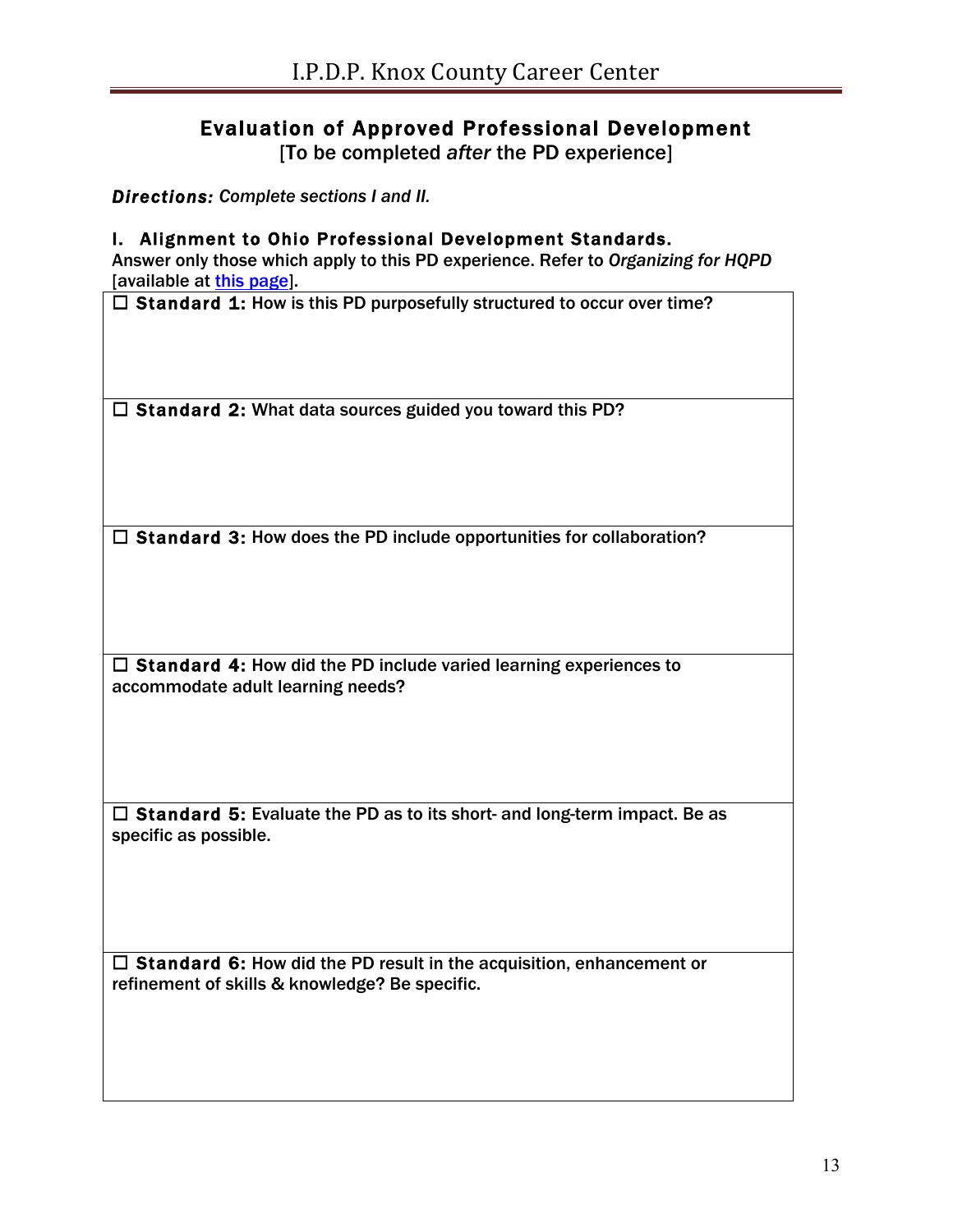### II. Identify and attach documentation to evidence completion of the PD experience.

### Submitted documentation: (Check all that apply.)

- $\Box$  Certificate of attendance
- $\square$  Reflection journal
- $\square$  Time log
- $\Box$  Agenda with specific dates & times
- $\Box$  Conference program with attended sessions identified
- $\Box$  Transcripts or grade reports
- $\Box$  Original work related to PD: portfolio, lesson plans, curriculum documents, grants, academic articles, etc.

*------------------------------------------------------------------------------------------------------------------------*

¨ Other: (Specify)\_\_\_\_\_\_\_\_\_\_\_\_\_\_\_\_\_\_\_\_\_\_\_\_\_\_\_\_\_\_\_\_\_\_\_\_\_\_\_\_\_\_\_\_\_\_\_\_\_\_

### *DO NOT MARK BELOW THIS LINE. FOR LPDC USE ONLY.*

#### *-----------------------------*   $\square$  Revise/Resubmit

### Revision Advice:

-OR-

 $\square$  Approved as written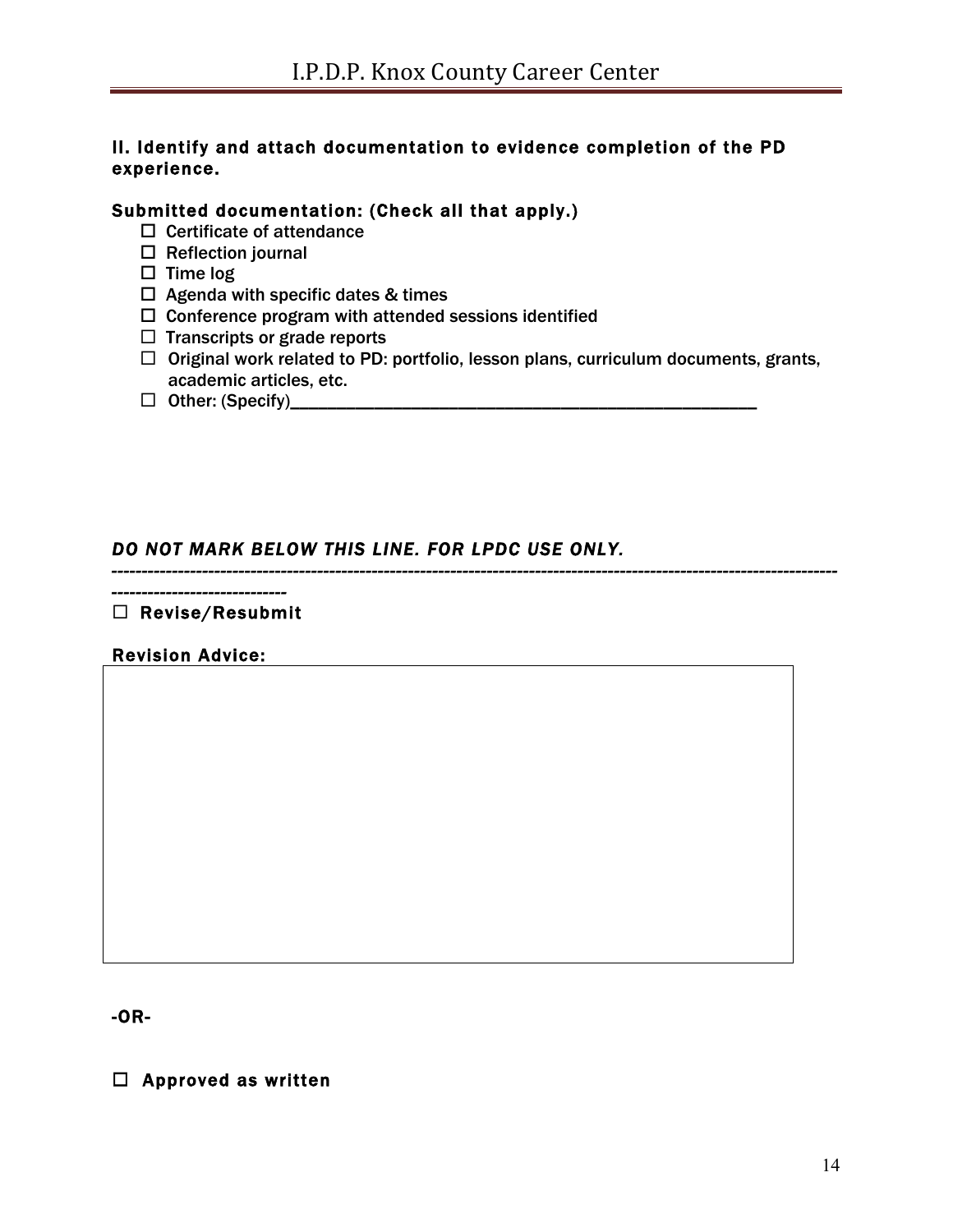# I.P.D.P. Knox County Career Center

### Approval Signature\_\_\_\_\_\_\_\_\_\_\_\_\_\_\_\_\_\_\_\_\_\_\_\_\_\_\_\_ Date\_\_\_\_\_\_\_\_\_\_\_\_\_\_\_\_\_\_\_\_\_\_\_\_\_

| <b>For LPDC Approval</b><br><b>Participation Form</b> | Webinar                                                                                                                                                                                                                                                            |
|-------------------------------------------------------|--------------------------------------------------------------------------------------------------------------------------------------------------------------------------------------------------------------------------------------------------------------------|
| <b>Webinar title</b>                                  |                                                                                                                                                                                                                                                                    |
| Date & Time                                           |                                                                                                                                                                                                                                                                    |
| <b>Associated URL</b>                                 |                                                                                                                                                                                                                                                                    |
| <b>Hosting</b><br>organization/entity                 | Provide the name of the host and include names and credentials of<br>presenters or featured speakers, if known.                                                                                                                                                    |
|                                                       |                                                                                                                                                                                                                                                                    |
| <b>Webinar Goals &amp;</b><br><b>Objectives</b>       |                                                                                                                                                                                                                                                                    |
| <b>Contact hours</b>                                  | Specify actual hours of engagement. (Attach documentation if possible)                                                                                                                                                                                             |
| <b>Participant role</b>                               | For example: Listening to presenters, participation in individual and group<br>activities, exploration of relevance and potential applications of workshop<br>content to local situation, interactive dialogue and questions with<br>presenters and/or colleagues. |